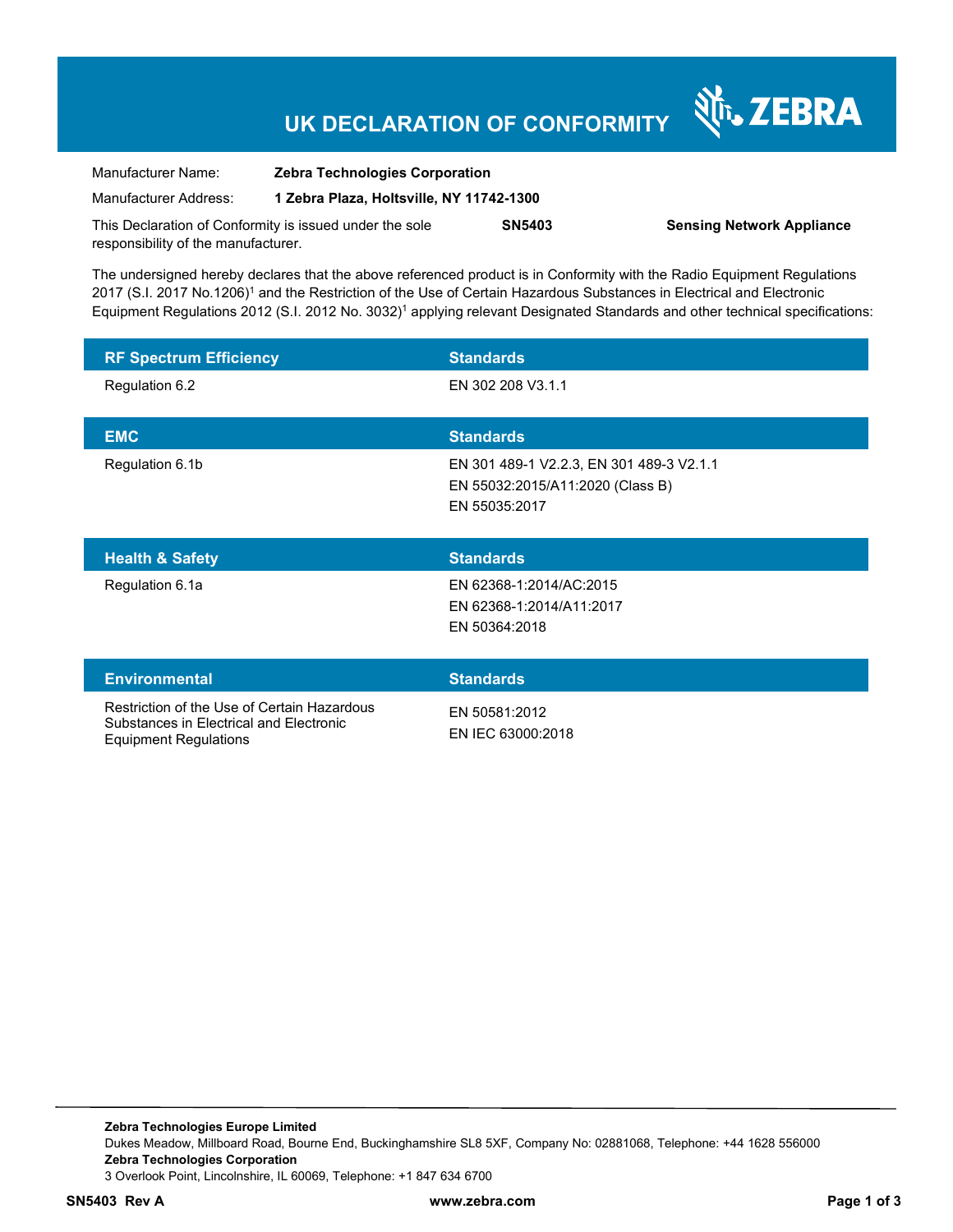# **UK DECLARATION OF CONFORMITY**



With regard to the Radio Equipment Regulations 2017 (S.I. 2017 No.1206)<sup>1</sup>, the conformity assessment procedure referred to in regulation 41(4)(a) and detailed in Schedule 2 has been followed.

 $^{\rm 1}$  As amended by applicable EU withdrawal legislation implemented at the time of issuing this declaration

#### **Signed on behalf of Zebra Technologies Corporation**

*(Signature of authorized person)* Marco Belli Rev: A Alexander Communication of the Communication of the Communication of the Communication of the Communication of the Communication of the Communication of the Communication of the Communication of the Comm Sr. Manager, Regulatory **Date: 14 May 2021** Place: Bourne End, UK